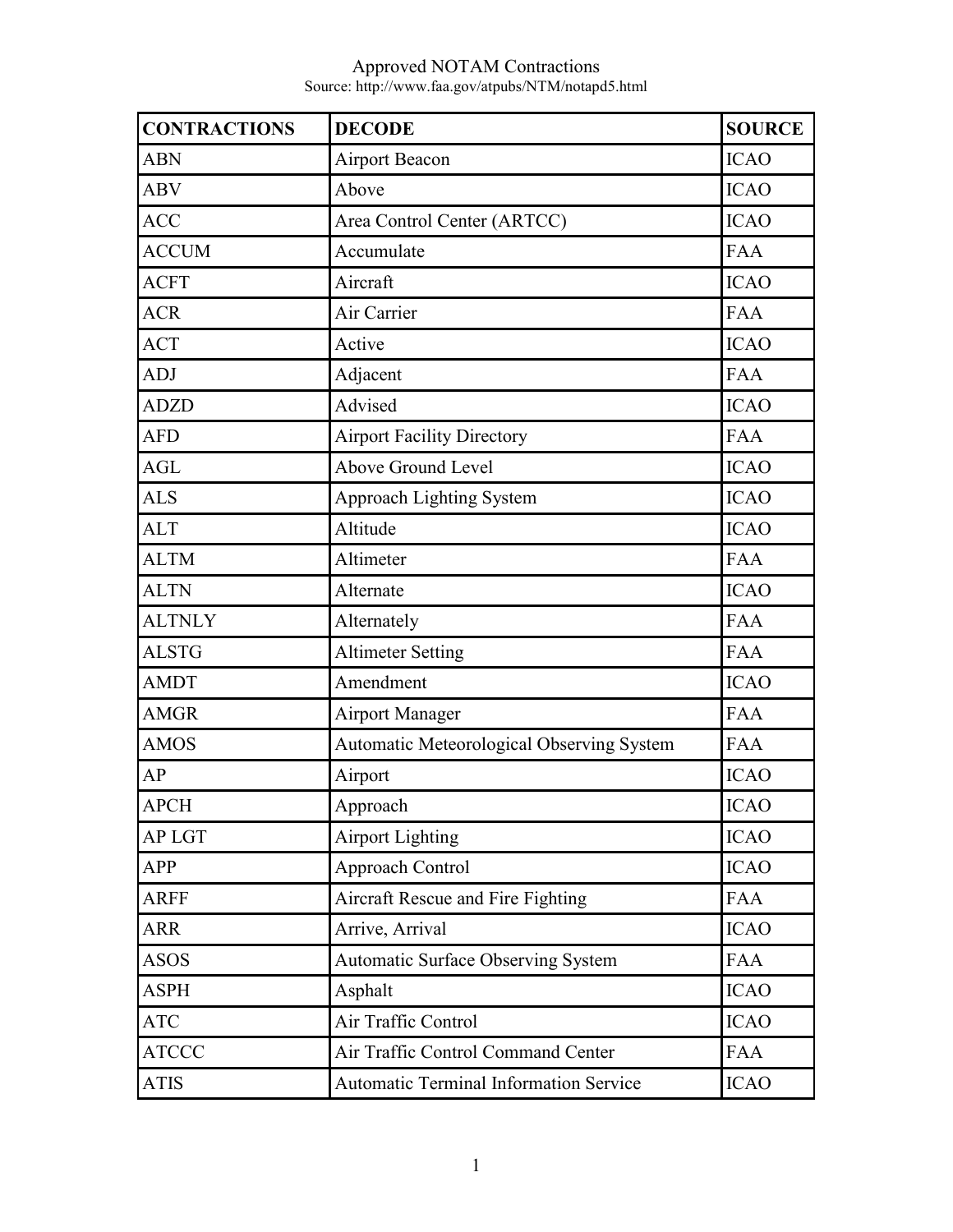| <b>AUTOB</b>   | <b>Automatic Weather Reporting System</b>           | <b>FAA</b>  |
|----------------|-----------------------------------------------------|-------------|
| <b>AUTH</b>    | Authority                                           | <b>ICAO</b> |
| <b>AVBL</b>    | Available                                           | <b>ICAO</b> |
| <b>AWOS</b>    | <b>Automatic Weather Observing/Reporting System</b> | <b>FAA</b>  |
| <b>AWY</b>     | Airway                                              | <b>ICAO</b> |
| <b>AZM</b>     | Azimuth                                             | <b>ICAO</b> |
| <b>BA FAIR</b> | Braking action fair                                 | <b>ICAO</b> |
| <b>BA NIL</b>  | Braking action nil                                  | <b>ICAO</b> |
| <b>BA POOR</b> | Braking action poor                                 | <b>ICAO</b> |
| <b>BC</b>      | <b>Back Course</b>                                  | <b>FAA</b>  |
| <b>BCN</b>     | Beacon                                              | <b>ICAO</b> |
| <b>BERM</b>    | Snowbank(s) Containing Earth/Gravel                 | <b>FAA</b>  |
| <b>BLW</b>     | <b>Below</b>                                        | <b>ICAO</b> |
| <b>BND</b>     | Bound                                               | <b>FAA</b>  |
| <b>BRG</b>     | Bearing                                             | <b>ICAO</b> |
| <b>BYD</b>     | Beyond                                              | <b>FAA</b>  |
| CAAS           | Class A Airspace                                    | <b>FAA</b>  |
| <b>CAT</b>     | Category                                            | <b>ICAO</b> |
| <b>CBAS</b>    | Class B Airspace                                    | <b>FAA</b>  |
| <b>CBSA</b>    | Class B Surface Area                                | <b>FAA</b>  |
| <b>CCAS</b>    | Class C Airspace                                    | <b>FAA</b>  |
| <b>CCLKWS</b>  | Counterclockwise                                    | <b>FAA</b>  |
| <b>CCSA</b>    | Class C Surface Area                                | <b>FAA</b>  |
| CD             | <b>Clearance Delivery</b>                           | <b>FAA</b>  |
| <b>CDAS</b>    | Class D Airspace                                    | <b>FAA</b>  |
| <b>CDSA</b>    | Class D Surface Area                                | <b>FAA</b>  |
| <b>CEAS</b>    | Class E Airspace                                    | <b>FAA</b>  |
| <b>CESA</b>    | Class E Surface Area                                | <b>FAA</b>  |
| <b>CFR</b>     | Code of Federal Regulations                         | <b>FAA</b>  |
| <b>CGAS</b>    | Class G Airspace                                    | <b>FAA</b>  |
| <b>CHAN</b>    | Channel                                             | <b>FAA</b>  |
| <b>CHG</b>     | Change or Modification                              | <b>ICAO</b> |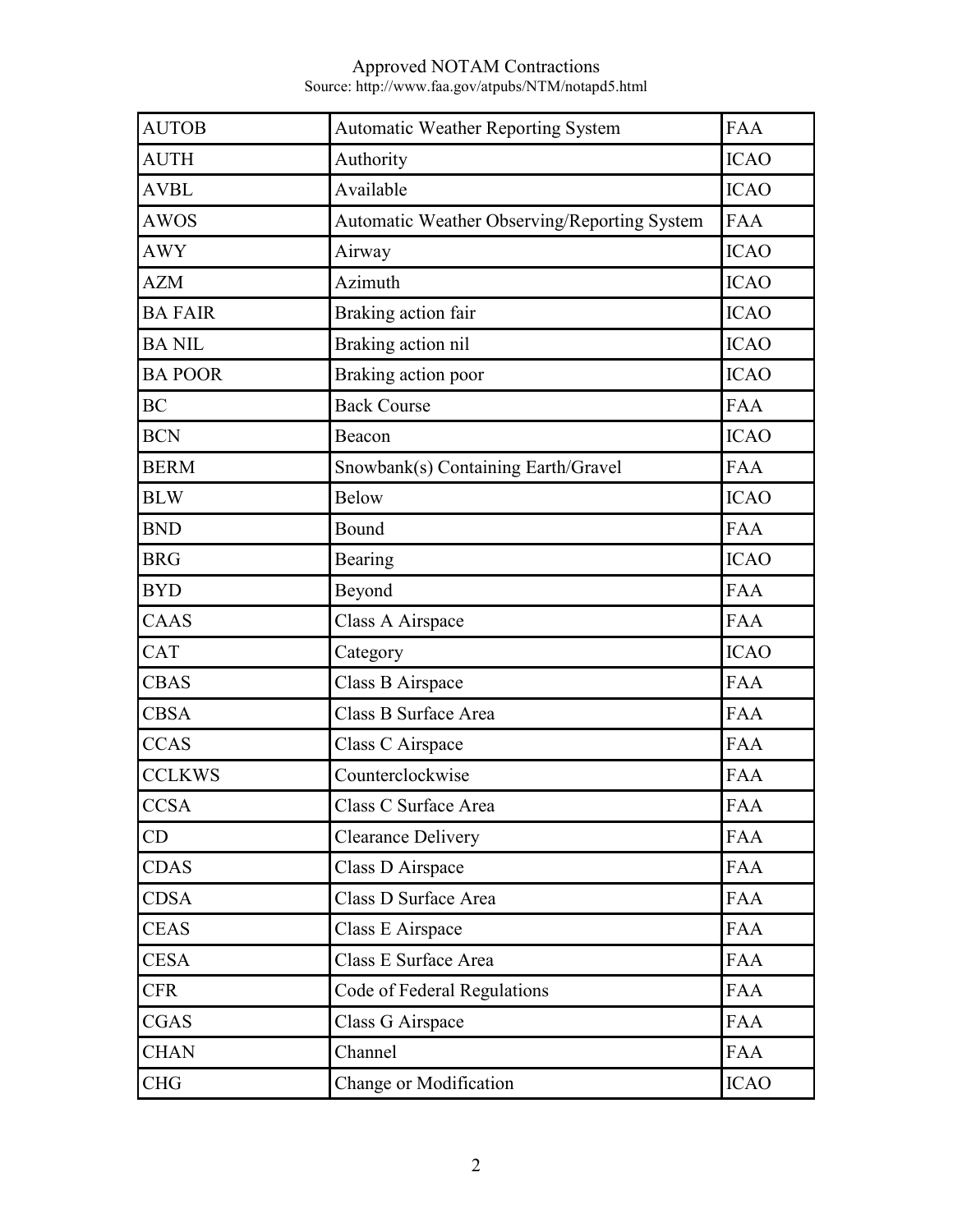| <b>CIG</b>     | Ceiling                             | <b>FAA</b>  |
|----------------|-------------------------------------|-------------|
| <b>CK</b>      | Check                               | <b>ICAO</b> |
| CL             | Centre Line                         | <b>ICAO</b> |
| <b>CLKWS</b>   | Clockwise                           | <b>FAA</b>  |
| <b>CLR</b>     | Clearance, Clear(s), Cleared to     | <b>ICAO</b> |
| <b>CLSD</b>    | Closed                              | <b>ICAO</b> |
| <b>CMB</b>     | Climb                               | <b>ICAO</b> |
| <b>CMSND</b>   | Commissioned                        | <b>FAA</b>  |
| <b>CNL</b>     | Cancel                              | <b>ICAO</b> |
| <b>CNTRLN</b>  | Centerline                          | <b>FAA</b>  |
| <b>COM</b>     | Communications                      | <b>ICAO</b> |
| <b>CONC</b>    | Concrete                            | <b>ICAO</b> |
| <b>CPD</b>     | Coupled                             | <b>FAA</b>  |
| <b>CRS</b>     | Course                              | <b>FAA</b>  |
| <b>CTC</b>     | Contact                             | <b>ICAO</b> |
| <b>CTL</b>     | Control                             | <b>ICAO</b> |
| <b>DALGT</b>   | Daylight                            | <b>FAA</b>  |
| <b>DCMSN</b>   | Decommission                        | <b>FAA</b>  |
| <b>DCMSND</b>  | Decommissioned                      | <b>FAA</b>  |
| <b>DCT</b>     | Direct                              | <b>ICAO</b> |
| <b>DEGS</b>    | Degrees                             | <b>ICAO</b> |
| <b>DEP</b>     | Depart, Departure                   | <b>ICAO</b> |
| DEP PROC       | Departure Procedure                 | <b>FAA</b>  |
| DH             | Decision Height                     | <b>ICAO</b> |
| <b>DISABLD</b> | Disabled                            | <b>FAA</b>  |
| <b>DIST</b>    | Distance                            | <b>ICAO</b> |
| <b>DLA</b>     | Delay or Delayed                    | <b>ICAO</b> |
| <b>DLT</b>     | Delete                              | <b>FAA</b>  |
| <b>DLY</b>     | Daily                               | <b>FAA</b>  |
| <b>DME</b>     | <b>Distance Measuring Equipment</b> | <b>ICAO</b> |
| <b>DMSTN</b>   | Demonstration                       | <b>FAA</b>  |
| DP             | Dewpoint Temperature                | <b>ICAO</b> |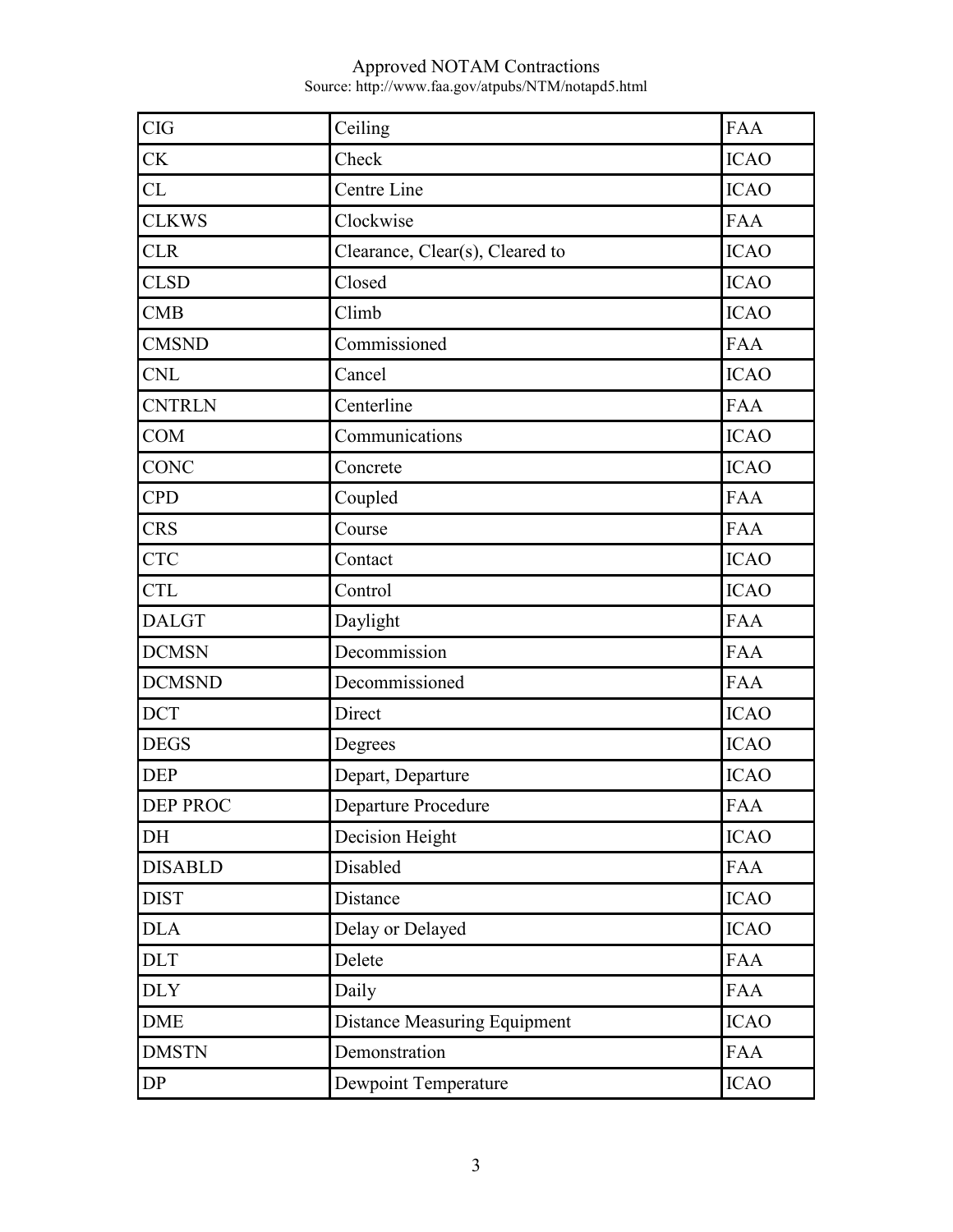| <b>DRFT</b>    | Snowbank/s Caused by Wind Action    | <b>FAA</b>  |
|----------------|-------------------------------------|-------------|
| <b>DSPLCD</b>  | Displaced                           | <b>FAA</b>  |
| E              | East                                | <b>ICAO</b> |
| EB             | Eastbound                           | <b>ICAO</b> |
| <b>EFAS</b>    | En Route Flight Advisory Service    | <b>FAA</b>  |
| <b>ELEV</b>    | Elevation                           | <b>ICAO</b> |
| <b>ENG</b>     | Engine                              | <b>ICAO</b> |
| <b>ENRT</b>    | En Route                            | <b>ICAO</b> |
| <b>ENTR</b>    | Entire                              | <b>FAA</b>  |
| <b>EXC</b>     | Except                              | <b>ICAO</b> |
| <b>FAC</b>     | <b>Facility or Facilities</b>       | <b>ICAO</b> |
| FAF            | Final Approach Fix                  | <b>ICAO</b> |
| <b>FAN MKR</b> | Fan Marker                          | <b>ICAO</b> |
| <b>FDC</b>     | <b>Flight Data Center</b>           | <b>FAA</b>  |
| FI/T           | <b>Flight Inspection Temporay</b>   | <b>FAA</b>  |
| FI/P           | <b>Flight Inspection Permanent</b>  | <b>FAA</b>  |
| <b>FM</b>      | From                                | <b>ICAO</b> |
| <b>FNA</b>     | Final Approach                      | <b>ICAO</b> |
| <b>FPM</b>     | Feet Per Minute                     | <b>ICAO</b> |
| <b>FREQ</b>    | Frequency                           | <b>ICAO</b> |
| <b>FRH</b>     | Fly Runway Heading                  | <b>FAA</b>  |
| <b>FRI</b>     | Friday                              | <b>FAA</b>  |
| <b>FRZN</b>    | Frozen                              | <b>FAA</b>  |
| <b>FSS</b>     | Automated/Flight Service Station    | <b>ICAO</b> |
| FT             | Foot, Feet                          | <b>ICAO</b> |
| GC             | <b>Ground Control</b>               | <b>FAA</b>  |
| <b>GCA</b>     | Ground Control Approach             | <b>ICAO</b> |
| GCO            | <b>Ground Communications Outlet</b> | <b>FAA</b>  |
| <b>GOVT</b>    | Government                          | <b>FAA</b>  |
| <b>GP</b>      | Glide Path                          | <b>ICAO</b> |
| <b>GPS</b>     | <b>Global Positioning System</b>    | <b>FAA</b>  |
| <b>GRVL</b>    | Gravel                              | <b>ICAO</b> |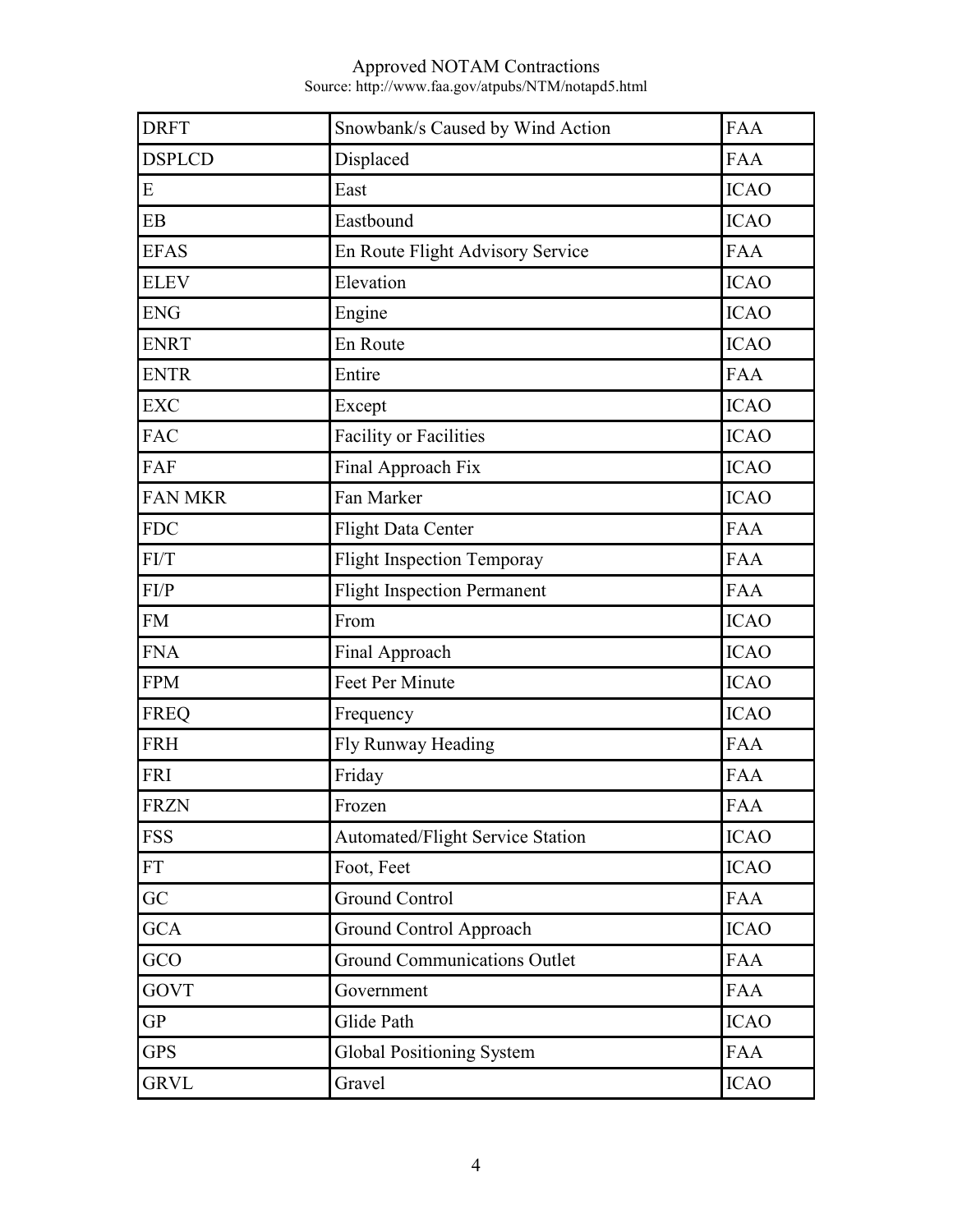| <b>HAA</b>     | Height Above Airport                        | <b>FAA</b>  |
|----------------|---------------------------------------------|-------------|
| <b>HAT</b>     | Height Above Touchdown                      | <b>FAA</b>  |
| <b>HDG</b>     | Heading                                     | <b>ICAO</b> |
| <b>HEL</b>     | Helicopter                                  | <b>ICAO</b> |
| <b>HELI</b>    | Heliport                                    | <b>FAA</b>  |
| <b>HIRL</b>    | High Intensity Runway Lights                | <b>FAA</b>  |
| <b>HIWAS</b>   | Hazardous Inflight Weather Advisory Service | <b>FAA</b>  |
| <b>HLDG</b>    | Holding                                     | <b>ICAO</b> |
| <b>HOL</b>     | Holiday                                     | <b>ICAO</b> |
| HP             | <b>Holding Pattern</b>                      | <b>FAA</b>  |
| <b>HR</b>      | Hour                                        | <b>ICAO</b> |
| <b>IAF</b>     | Initial Approach Fix                        | <b>ICAO</b> |
| <b>IAP</b>     | <b>Instrument Approach Procedure</b>        | <b>FAA</b>  |
| <b>INBD</b>    | Inbound                                     | <b>ICAO</b> |
| ID             | Identification                              | <b>ICAO</b> |
| <b>IDENT</b>   | Identify, Identifier, Identification        | <b>ICAO</b> |
| IF             | Intermediate Fix                            | <b>ICAO</b> |
| <b>ILS</b>     | <b>Instrument Landing System</b>            | <b>ICAO</b> |
| <b>IM</b>      | <b>Inner Marker</b>                         | <b>ICAO</b> |
| <b>IMC</b>     | <b>Instrument Meteorological Conditions</b> | <b>ICAO</b> |
| ${\rm IN}$     | Inch, Inches                                | <b>ICAO</b> |
| <b>INDEFLY</b> | Indefinitely                                | <b>FAA</b>  |
| <b>INFO</b>    | Information                                 | <b>ICAO</b> |
| <b>INOP</b>    | Inoperative                                 | <b>ICAO</b> |
| <b>INSTR</b>   | Instrument                                  | <b>FAA</b>  |
| <b>INT</b>     | Intersection                                | <b>ICAO</b> |
| <b>INTL</b>    | International                               | <b>ICAO</b> |
| <b>INTST</b>   | Intensity                                   | <b>ICAO</b> |
| IR             | Ice On Runway(s)                            | <b>ICAO</b> |
| <b>KT</b>      | Knots                                       | <b>ICAO</b> |
| L              | Left                                        | <b>ICAO</b> |
| <b>LAA</b>     | Local Airport Advisory                      | <b>FAA</b>  |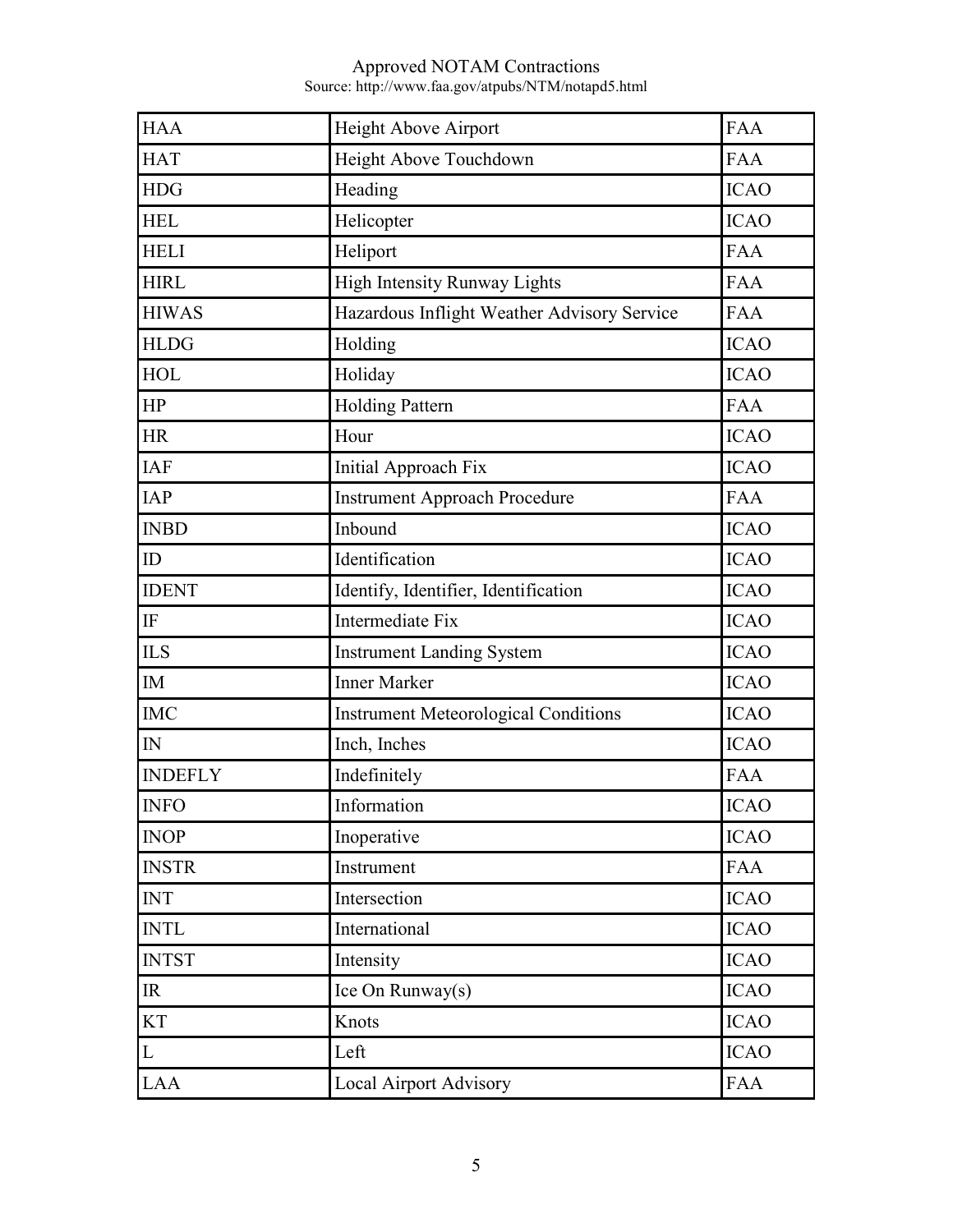| <b>LAT</b>   | Latitude                                                                         | <b>ICAO</b> |
|--------------|----------------------------------------------------------------------------------|-------------|
| <b>LAWRS</b> | <b>Limited Aviation Weather Reporting Station</b>                                | <b>FAA</b>  |
| LB           | Pound $(s)$                                                                      | <b>FAA</b>  |
| LC           | <b>Local Control</b>                                                             | <b>FAA</b>  |
| LOC          | Local, Locally, Location                                                         | <b>ICAO</b> |
| <b>LCTD</b>  | Located                                                                          | <b>FAA</b>  |
| <b>LDA</b>   | Localizer Type Directional Aid                                                   | <b>FAA</b>  |
| <b>LGT</b>   | Light or Lighting                                                                | <b>ICAO</b> |
| <b>LGTD</b>  | Lighted                                                                          | <b>FAA</b>  |
| <b>LIRL</b>  | Low Intensity Runway Lights                                                      | <b>FAA</b>  |
| <b>LLWAS</b> | Low Level Wind Shear Alert System                                                | <b>FAA</b>  |
| LM           | Compass Locator at ILS Middle Marker                                             | <b>ICAO</b> |
| <b>LDG</b>   | Landing                                                                          | <b>ICAO</b> |
| <b>LLZ</b>   | Localizer                                                                        | <b>ICAO</b> |
| LO           | <b>Compass Locator at ILS Outer Marker</b>                                       | <b>ICAO</b> |
| <b>LONG</b>  | Longitude                                                                        | <b>ICAO</b> |
| <b>LRN</b>   | Long Range Navigation                                                            | <b>FAA</b>  |
| <b>LSR</b>   | Loose Snow on Runway(s)                                                          | <b>FAA</b>  |
| <b>LT</b>    | Left Turn                                                                        | <b>FAA</b>  |
| <b>MAG</b>   | Magnetic                                                                         | <b>ICAO</b> |
| <b>MAINT</b> | Maintain, Maintenance                                                            | <b>ICAO</b> |
| <b>MALS</b>  | Medium Intensity Approach Light System                                           | <b>FAA</b>  |
| <b>MALSF</b> | Medium Intensity Approach Light System with<br><b>Sequenced Flashers</b>         | <b>FAA</b>  |
| <b>MALSR</b> | Medium Intensity Approach Light System with<br>Runway Alignment Indicator Lights | <b>FAA</b>  |
| <b>MAPT</b>  | Missed Approach Point                                                            | <b>ICAO</b> |
| <b>MCA</b>   | Minimum Crossing Altitude                                                        | <b>ICAO</b> |
| <b>MDA</b>   | Minimum Descent Altitude                                                         | <b>ICAO</b> |
| <b>MEA</b>   | Minimum En Route Altitude                                                        | <b>ICAO</b> |
| <b>MED</b>   | Medium                                                                           | <b>FAA</b>  |
| <b>MIN</b>   | Minute(s)                                                                        | <b>ICAO</b> |
| <b>MIRL</b>  | Medium Intensity Runway Lights                                                   | <b>FAA</b>  |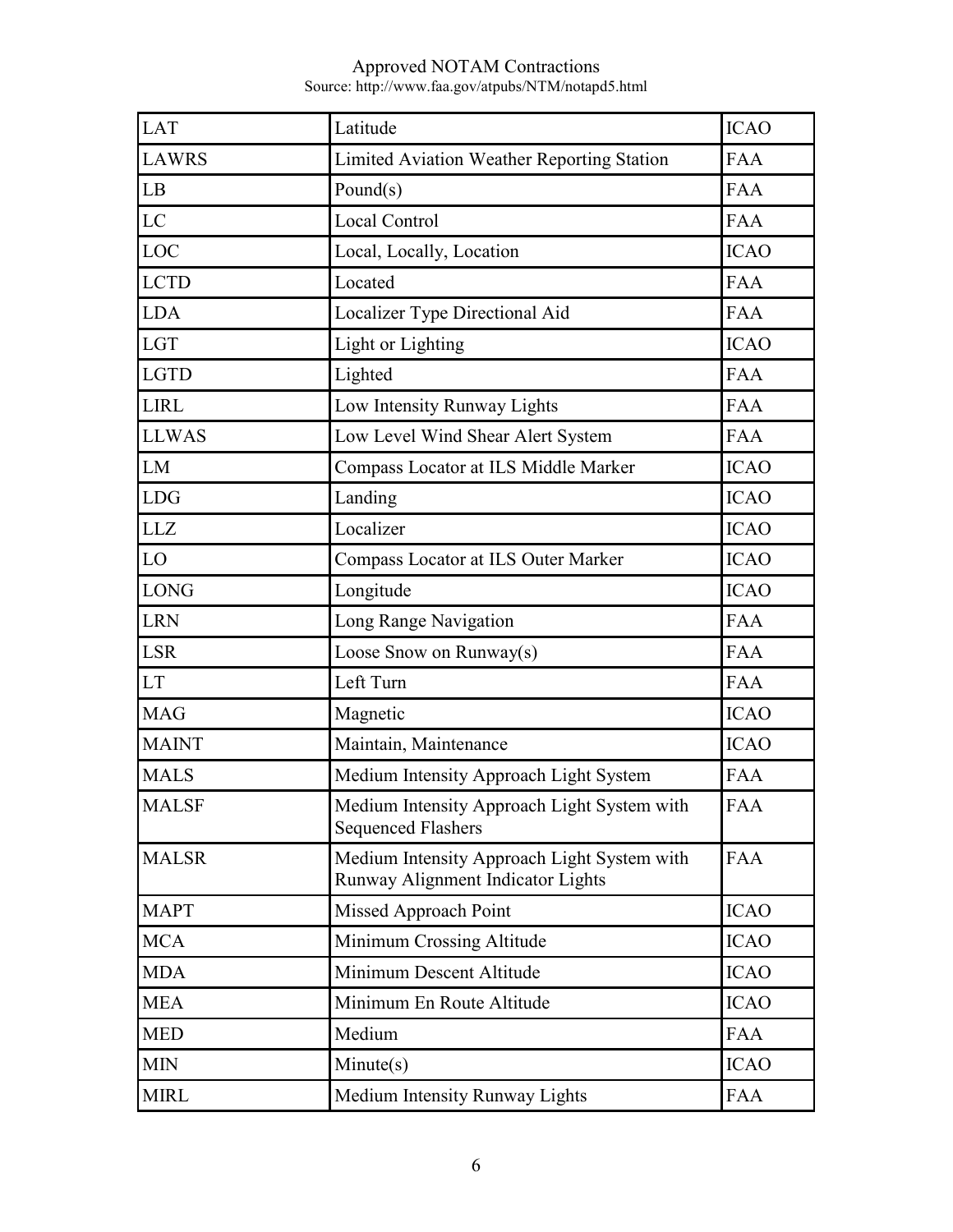| <b>MKR</b>    | Marker                                                | <b>FAA</b>  |
|---------------|-------------------------------------------------------|-------------|
| <b>MLS</b>    | Microwave Landing System                              | <b>ICAO</b> |
| <b>MM</b>     | Middle Marker                                         | <b>ICAO</b> |
| <b>MNM</b>    | Minimum                                               | <b>ICAO</b> |
| <b>MNT</b>    | Monitor, Monitoring, or Monitored                     | <b>ICAO</b> |
| <b>MOC</b>    | Minimum Obstruction Clearance                         | <b>ICAO</b> |
| <b>MON</b>    | Monday                                                | <b>FAA</b>  |
| <b>MRA</b>    | Minimum Reception Altitude                            | <b>ICAO</b> |
| <b>MSA</b>    | Minimum Safe Altitude, Minimum Sector Altitude   ICAO |             |
| <b>MSAW</b>   | Minimum Safe Altitude Warning                         | <b>FAA</b>  |
| <b>MSG</b>    | Message                                               | <b>FAA</b>  |
| <b>MSL</b>    | Mean Sea Level                                        | <b>ICAO</b> |
| MU            | Mu Meters                                             | <b>FAA</b>  |
| <b>MUD</b>    | Mud                                                   | <b>FAA</b>  |
| <b>MUNI</b>   | Municipal                                             | <b>FAA</b>  |
| N             | North                                                 | <b>ICAO</b> |
| <b>NA</b>     | Not Authorized                                        | <b>FAA</b>  |
| <b>NAV</b>    | Navigation                                            | <b>ICAO</b> |
| NB            | Northbound                                            | <b>ICAO</b> |
| <b>NDB</b>    | Nondirectional Radio Beacon                           | <b>ICAO</b> |
| <b>NE</b>     | Northeast                                             | <b>ICAO</b> |
| <b>NGT</b>    | Night                                                 | <b>ICAO</b> |
| NM            | Nautical Mile(s)                                      | <b>ICAO</b> |
| <b>NMR</b>    | <b>Nautical Mile Radius</b>                           | <b>FAA</b>  |
| <b>NONSTD</b> | Nonstandard                                           | <b>FAA</b>  |
| <b>NOPT</b>   | No Procedure Turn Required                            | <b>FAA</b>  |
| NR.           | Number                                                | <b>ICAO</b> |
| <b>NTAP</b>   | Notice to Airmen Publication                          | <b>FAA</b>  |
| NW            | Northwest                                             | <b>ICAO</b> |
| <b>OBSC</b>   | Obscured, Obscure, or Obscuring                       | <b>ICAO</b> |
| <b>OBST</b>   | Obstruction, Obstacle                                 | <b>ICAO</b> |
| OM            | Outer Marker                                          | <b>ICAO</b> |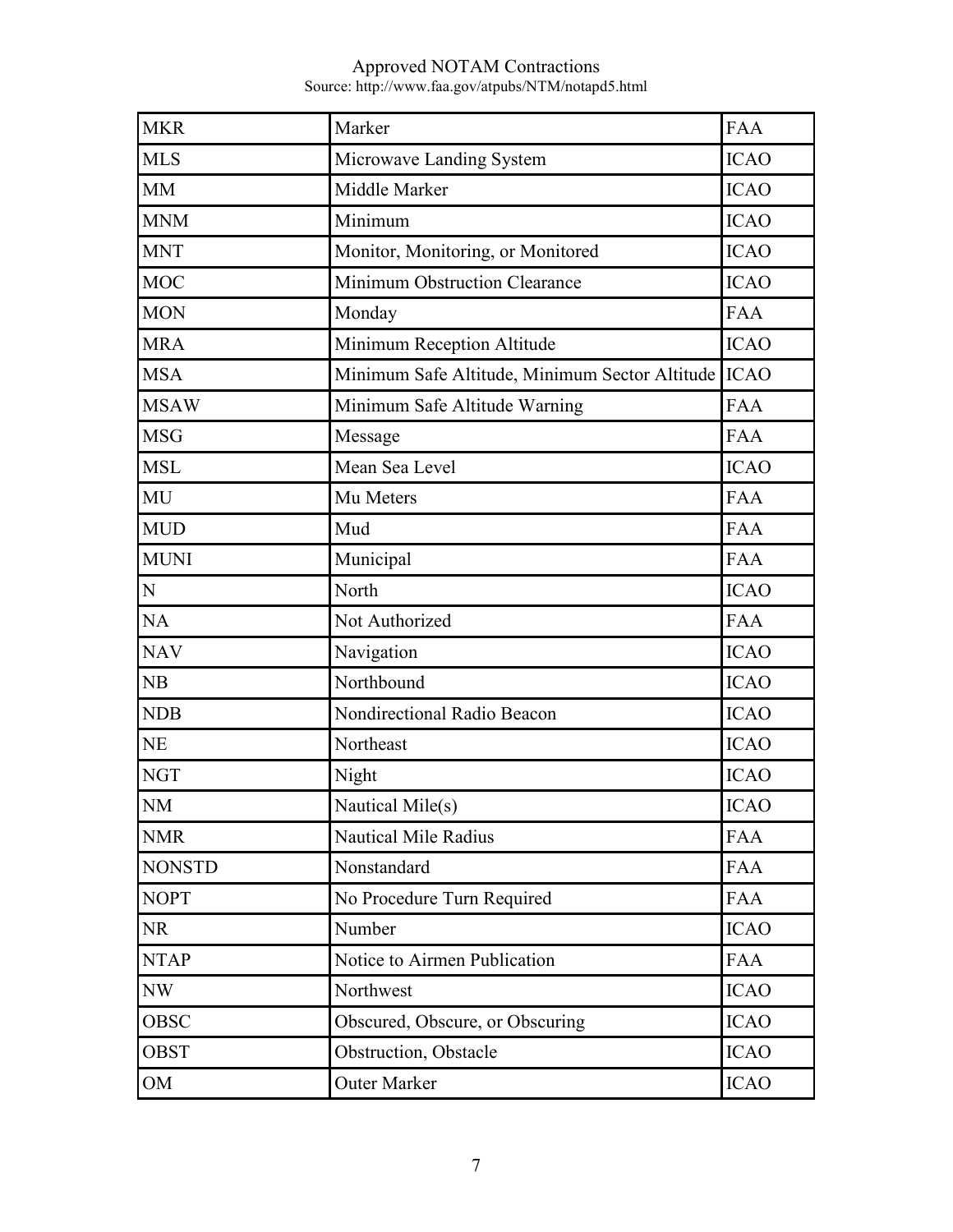| <b>OPR</b>   | Operate, Operator, or Operative                     | <b>ICAO</b> |
|--------------|-----------------------------------------------------|-------------|
| <b>OPS</b>   | Operation(s)                                        | <b>ICAO</b> |
| <b>ORIG</b>  | Original                                            | <b>FAA</b>  |
| <b>OTS</b>   | Out of Service                                      | <b>FAA</b>  |
| <b>OVR</b>   | Over                                                | <b>FAA</b>  |
| <b>PAEW</b>  | Personnel and Equipment Working                     | <b>FAA</b>  |
| <b>PAX</b>   | Passenger(s)                                        | <b>ICAO</b> |
| PAPI         | Precision Approach Path Indicator                   | <b>ICAO</b> |
| <b>PAR</b>   | Precision Approach Radar                            | <b>ICAO</b> |
| <b>PARL</b>  | Parallel                                            | <b>ICAO</b> |
| <b>PAT</b>   | Pattern                                             | <b>FAA</b>  |
| <b>PCL</b>   | Pilot Controlled Lighting                           | <b>FAA</b>  |
| <b>PERM</b>  | Permanent                                           | <b>ICAO</b> |
| PJE          | Parachute Jumping Exercise                          | <b>ICAO</b> |
| <b>PLA</b>   | Practice Low Approach                               | <b>ICAO</b> |
| <b>PLW</b>   | Plow, Plowed                                        | <b>FAA</b>  |
| PN           | Prior Notice Required                               | <b>ICAO</b> |
| <b>PPR</b>   | Prior Permission Required                           | <b>ICAO</b> |
| <b>PRN</b>   | Psuedo Random Noise                                 | <b>FAA</b>  |
| <b>PROC</b>  | Procedure                                           | <b>ICAO</b> |
| <b>PROP</b>  | Propeller                                           | <b>FAA</b>  |
| <b>PSR</b>   | Packed Snow on Runway(s)                            | <b>FAA</b>  |
| <b>PTCHY</b> | Patchy                                              | <b>FAA</b>  |
| <b>PTN</b>   | Procedure Turn                                      | <b>ICAO</b> |
| <b>PVT</b>   | Private                                             | <b>FAA</b>  |
| <b>RAIL</b>  | Runway Alignment Indicator Lights                   | <b>FAA</b>  |
| <b>RAMOS</b> | Remote Automatic Meteorological Observing<br>System | <b>FAA</b>  |
| <b>RCAG</b>  | Remote Communication Air/Ground Facility            | <b>FAA</b>  |
| <b>RCL</b>   | Runway Center Line                                  | <b>ICAO</b> |
| <b>RCLL</b>  | Runway Center Line Lights                           | <b>ICAO</b> |
| <b>RCO</b>   | <b>Remote Communication Outlet</b>                  | <b>FAA</b>  |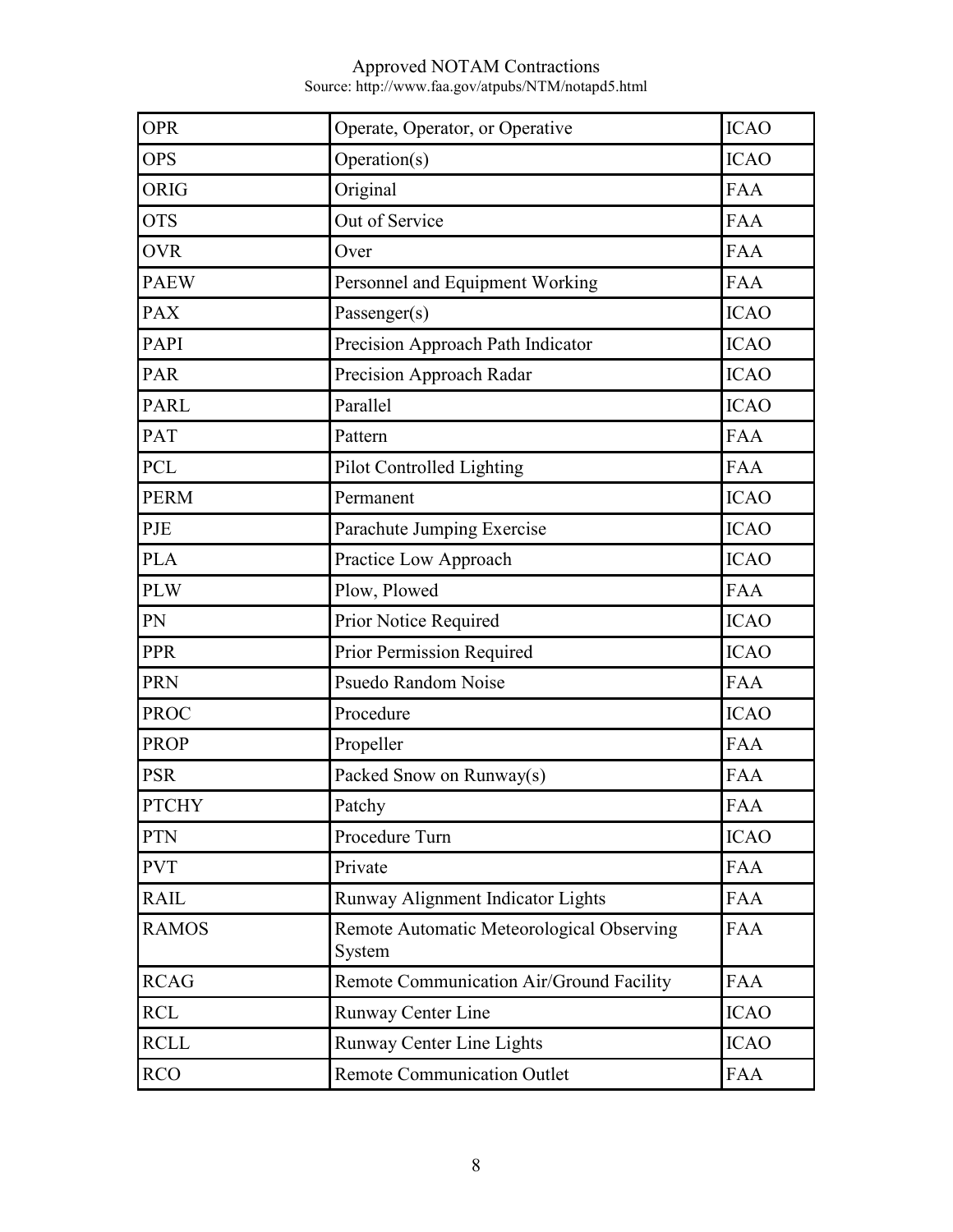| <b>REC</b>    | Receive or Receiver                                               | <b>ICAO</b> |
|---------------|-------------------------------------------------------------------|-------------|
| <b>REIL</b>   | Runway End Identifier Lights                                      | <b>FAA</b>  |
| <b>RELCTD</b> | Relocated                                                         | <b>FAA</b>  |
| <b>REP</b>    | Report                                                            | <b>ICAO</b> |
| <b>RLLS</b>   | Runway Lead-In Light System                                       | <b>ICAO</b> |
| <b>RMNDR</b>  | Remainder                                                         | <b>FAA</b>  |
| <b>RMK</b>    | Remark(s)                                                         | <b>ICAO</b> |
| <b>RNAV</b>   | Area Navigation                                                   | <b>ICAO</b> |
| <b>RPLC</b>   | Replace                                                           | <b>ICAO</b> |
| <b>RQRD</b>   | Required                                                          | <b>FAA</b>  |
| <b>RRL</b>    | <b>Runway Remaining Lights</b>                                    | <b>FAA</b>  |
| <b>RSR</b>    | En Route Surveillance Radar                                       | <b>ICAO</b> |
| <b>RSVN</b>   | Reservation                                                       | <b>FAA</b>  |
| <b>RT</b>     | <b>Right Turn</b>                                                 | <b>FAA</b>  |
| <b>RTE</b>    | Route                                                             | <b>ICAO</b> |
| <b>RTR</b>    | Remote Transmitter/Receiver                                       | <b>FAA</b>  |
| <b>RTS</b>    | Return to Service                                                 | <b>ICAO</b> |
| <b>RUF</b>    | Rough                                                             | <b>FAA</b>  |
| <b>RVR</b>    | <b>Runway Visual Range</b>                                        | <b>ICAO</b> |
| <b>RVRM</b>   | Runway Visual Range Midpoint                                      | <b>FAA</b>  |
| <b>RVRR</b>   | Runway Visual Range Rollout                                       | <b>FAA</b>  |
| <b>RVRT</b>   | Runway Visual Range Touchdown                                     | <b>FAA</b>  |
| <b>RWY</b>    | Runway                                                            | <b>ICAO</b> |
| S             | South                                                             | <b>ICAO</b> |
| <b>SA</b>     | Sand, Sanded                                                      | <b>ICAO</b> |
| <b>SAT</b>    | Saturday                                                          | <b>FAA</b>  |
| <b>SAWRS</b>  | <b>Supplementary Aviation Weather Reporting</b><br><b>Station</b> | FAA         |
| SB            | Southbound                                                        | <b>ICAO</b> |
| <b>SDF</b>    | Simplified Directional Facility                                   | <b>FAA</b>  |
| <b>SE</b>     | Southeast                                                         | <b>ICAO</b> |
| <b>SFL</b>    | <b>Sequence Flashing Lights</b>                                   | <b>FAA</b>  |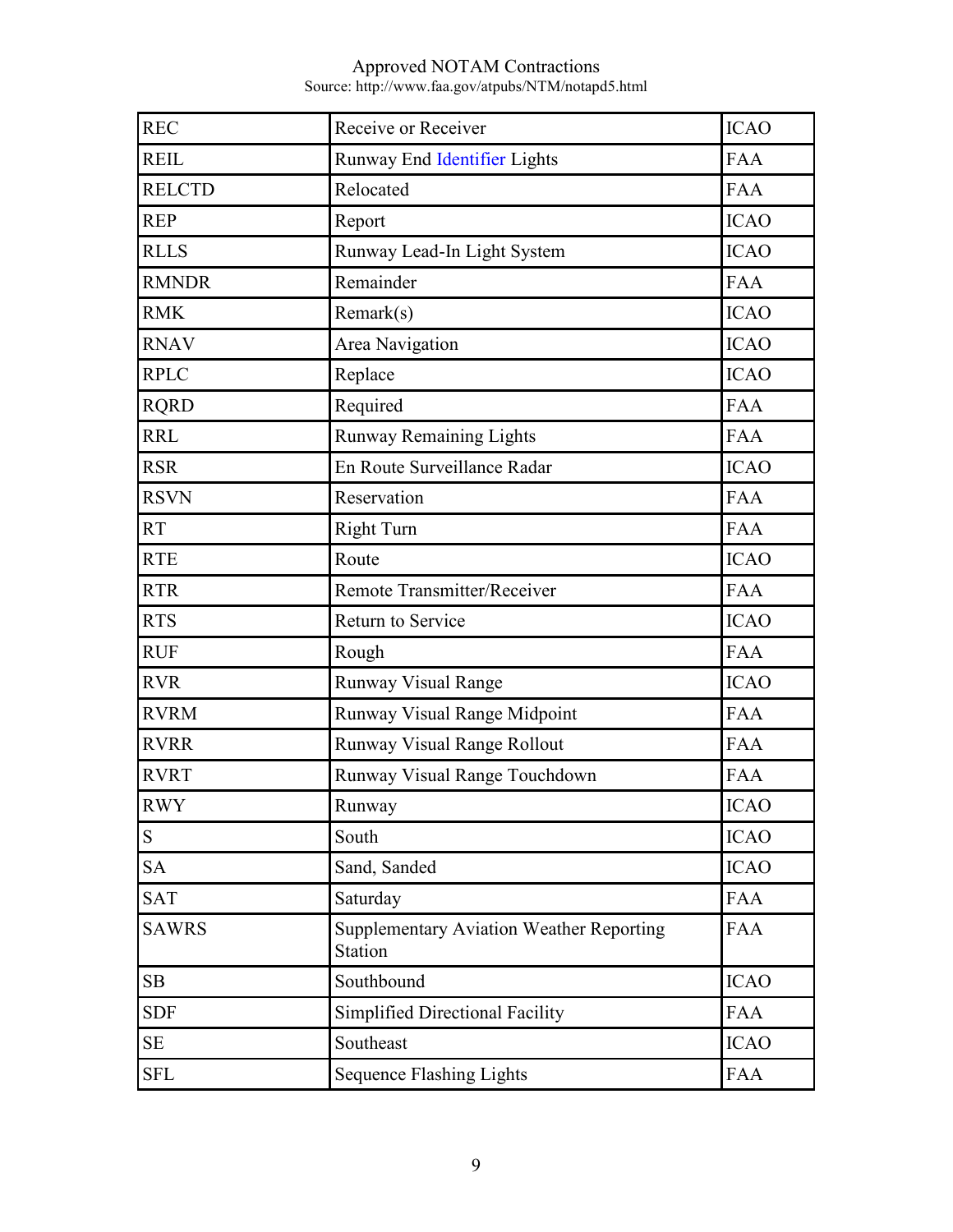| <b>SIMUL</b>   | Simultaneous or Simultaneously                                               | <b>ICAO</b> |
|----------------|------------------------------------------------------------------------------|-------------|
| <b>SIR</b>     | Packed or Compacted Snow and Ice on Runway(s)                                | <b>FAA</b>  |
| <b>SKED</b>    | Scheduled or Schedule                                                        | <b>ICAO</b> |
| <b>SLR</b>     | Slush on $Runway(s)$                                                         | <b>FAA</b>  |
| <b>SN</b>      | Snow                                                                         | <b>ICAO</b> |
| <b>SNBNK</b>   | Snowbank/s Caused by Plowing (Windrow(s))                                    | <b>FAA</b>  |
| <b>SNGL</b>    | Single                                                                       | <b>FAA</b>  |
| <b>SPD</b>     | Speed                                                                        | <b>FAA</b>  |
| <b>SSALF</b>   | Simplified Short Approach Lighting with<br><b>Sequence Flashers</b>          | <b>FAA</b>  |
| <b>SSALR</b>   | Simplified Short Approach Lighting with Runway<br>Alignment Indicator Lights | <b>FAA</b>  |
| <b>SSALS</b>   | Simplified Short Approach Lighting System                                    | <b>FAA</b>  |
| <b>SSR</b>     | Secondary Surveillance Radar                                                 | <b>ICAO</b> |
| <b>STA</b>     | Straight-In Approach                                                         | <b>ICAO</b> |
| <b>STAR</b>    | <b>Standard Terminal Arrival</b>                                             | <b>ICAO</b> |
| <b>SUN</b>     | Sunday                                                                       | <b>FAA</b>  |
| <b>SVC</b>     | Service                                                                      | <b>ICAO</b> |
| <b>SVN</b>     | Satellite Vehicle Number                                                     | <b>FAA</b>  |
| <b>SW</b>      | Southwest                                                                    | <b>ICAO</b> |
| <b>SWEPT</b>   | Swept or Broom(ed)                                                           | <b>FAA</b>  |
| T              | Temperature                                                                  | <b>ICAO</b> |
| <b>TACAN</b>   | Tactical Air Navigational Aid (Azimuth and<br>DME)                           | <b>ICAO</b> |
| <b>TAR</b>     | Terminal Area Surveillance Radar                                             | <b>ICAO</b> |
| <b>TDWR</b>    | <b>Terminal Doppler Weather Radar</b>                                        | <b>FAA</b>  |
| <b>TDZ</b>     | Touchdown Zone                                                               | <b>ICAO</b> |
| <b>TDZ LGT</b> | Touchdown Zone Lights                                                        | <b>ICAO</b> |
| <b>TEMPO</b>   | Temporary or Temporarily                                                     | <b>ICAO</b> |
| <b>TFC</b>     | Traffic                                                                      | <b>ICAO</b> |
| <b>TFR</b>     | Temporary Flight Restriction                                                 | <b>FAA</b>  |
| <b>TGL</b>     | Touch-and-Go Landings                                                        | <b>ICAO</b> |
| <b>THN</b>     | Thin                                                                         | <b>FAA</b>  |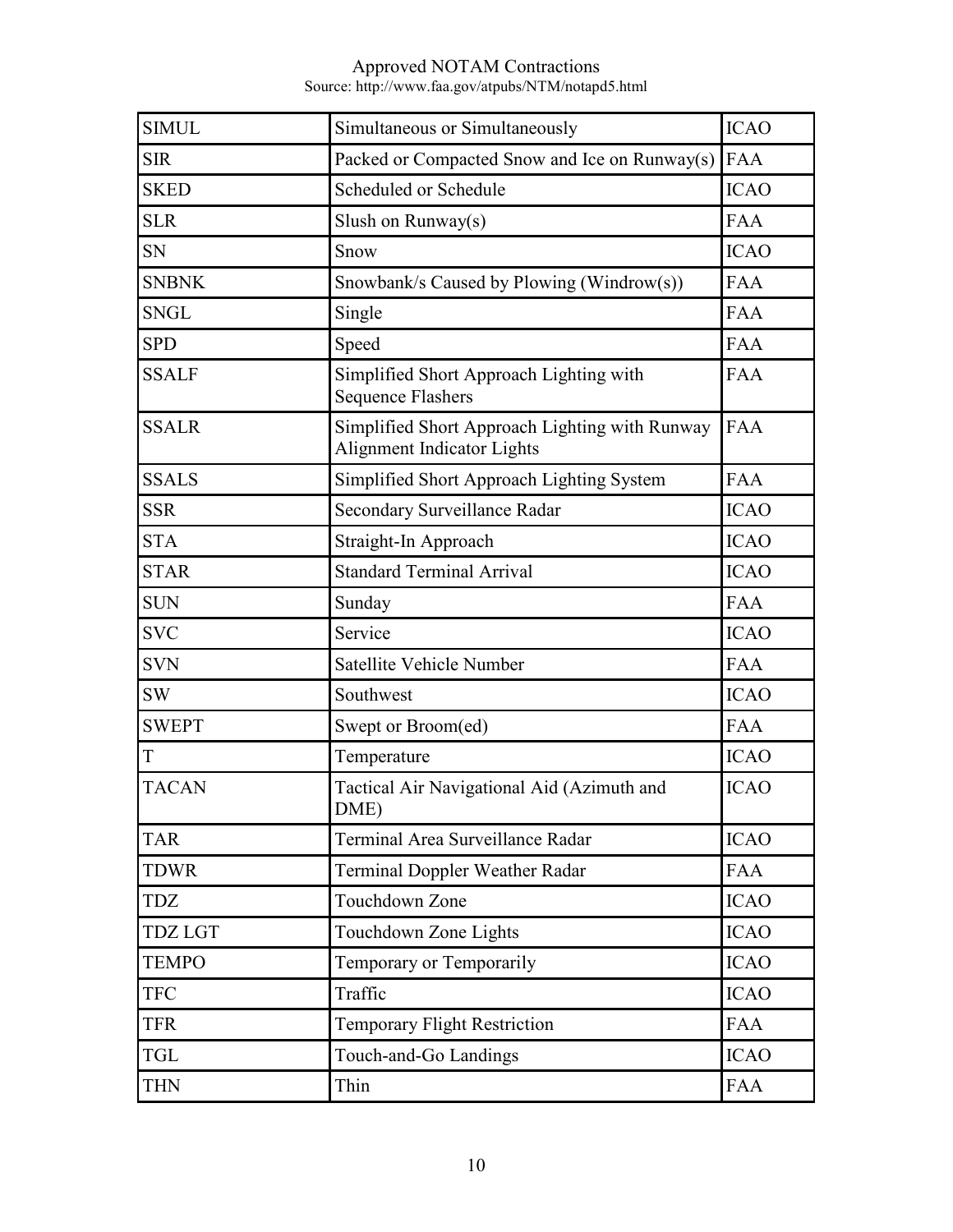| <b>THR</b>    | Threshold                               | <b>ICAO</b> |
|---------------|-----------------------------------------|-------------|
| <b>THRU</b>   | Through                                 | <b>ICAO</b> |
| <b>THU</b>    | Thursday                                | <b>FAA</b>  |
| TIL           | Until                                   | <b>ICAO</b> |
| <b>TKOF</b>   | Takeoff                                 | <b>ICAO</b> |
| TM            | <b>Traffic Management</b>               | <b>FAA</b>  |
| <b>TMPA</b>   | Traffic Management Program Alert        | <b>FAA</b>  |
| <b>TRML</b>   | Terminal                                | <b>FAA</b>  |
| <b>TRNG</b>   | Training                                | <b>FAA</b>  |
| <b>TRSN</b>   | Transition                              | <b>FAA</b>  |
| <b>TSNT</b>   | Transient                               | <b>FAA</b>  |
| <b>TUE</b>    | Tuesday                                 | <b>FAA</b>  |
| <b>TWR</b>    | Airport Control Tower                   | <b>ICAO</b> |
| <b>TWY</b>    | Taxiway                                 | <b>ICAO</b> |
| <b>UAV</b>    | <b>Unmanned Air Vehicles</b>            | <b>FAA</b>  |
| <b>UFN</b>    | <b>Until Further Notice</b>             | <b>FAA</b>  |
| <b>UNAVBL</b> | Unavailable                             | <b>FAA</b>  |
| <b>UNLGTD</b> | Unlighted                               | <b>FAA</b>  |
| <b>UNMKD</b>  | Unmarked                                | <b>FAA</b>  |
| <b>UNMNT</b>  | Unmonitored                             | <b>FAA</b>  |
| <b>UNREL</b>  | Unreliable                              | <b>ICAO</b> |
| <b>UNUSBL</b> | Unusable                                | <b>FAA</b>  |
| <b>VASI</b>   | Visual Approach Slope Indicator System  | <b>ICAO</b> |
| <b>VDP</b>    | <b>Visual Descent Point</b>             | <b>FAA</b>  |
| <b>VIA</b>    | By Way Of                               | <b>FAA</b>  |
| <b>VICE</b>   | Instead/Versus                          | <b>FAA</b>  |
| <b>VIS</b>    | Visibility                              | <b>FAA</b>  |
| <b>VMC</b>    | <b>Visual Meteorological Conditions</b> | <b>ICAO</b> |
| <b>VOL</b>    | Volume                                  | <b>FAA</b>  |
| <b>VOR</b>    | <b>VHF Omni-Directional Radio Range</b> | <b>ICAO</b> |
| <b>VORTAC</b> | VOR and TACAN (Collocated)              | <b>ICAO</b> |
| W             | West                                    | <b>ICAO</b> |